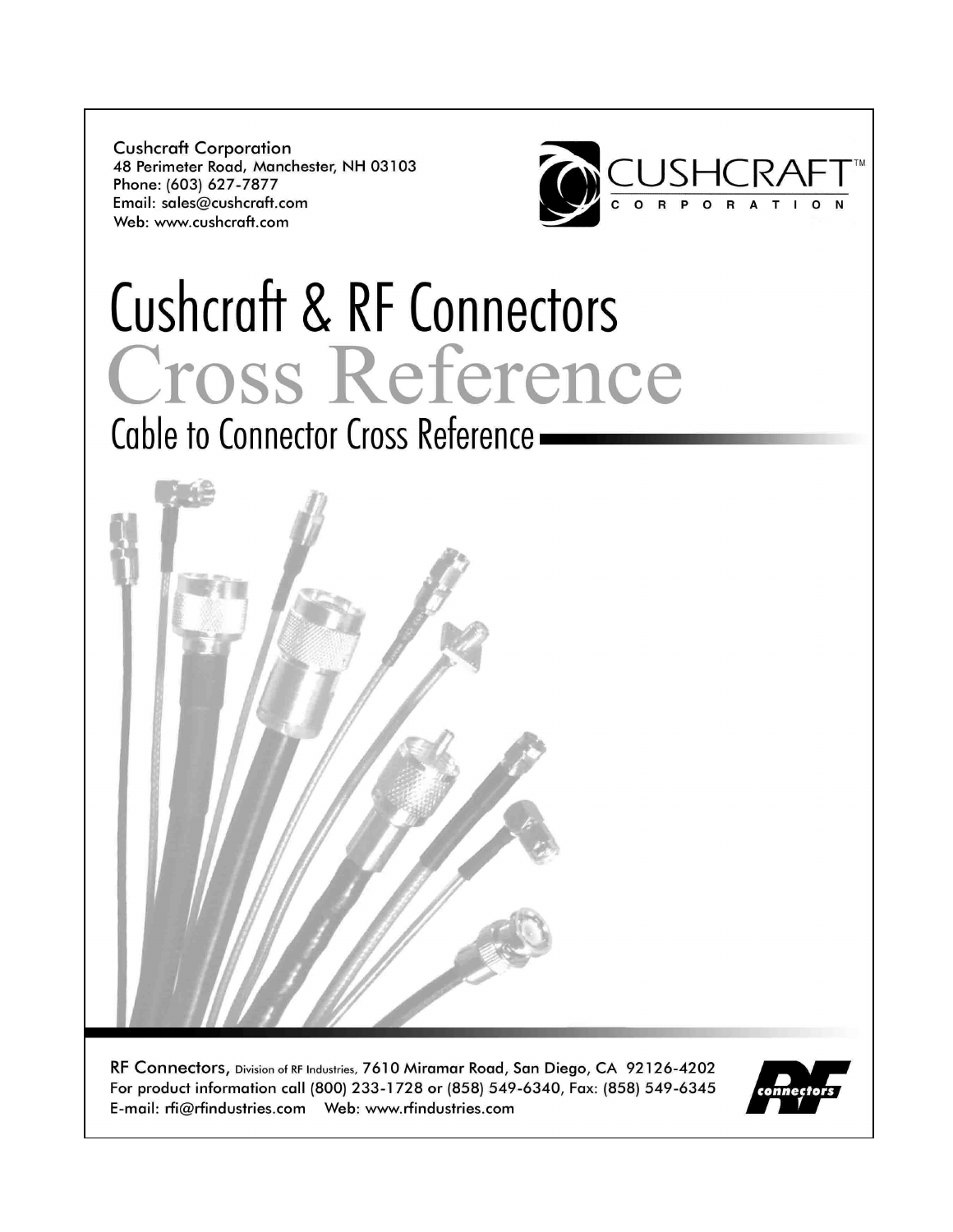# **HOW TO USE THIS MANUAL**

This manual is organized first by CUSHCRAFT ULTRALINK Cable groups and then by the types of RFI connectors available for each group. The connector lists are divided into subgroups by interface type.

Each connector listing contains the RFI part number, the description and the materials used for each connector. The materials listings consist of the body, shell, pin/contact, and dielectric.

The Cable Number Locator below is supplied for easy cross-referencing by cable part number to page number.

#### *Example:*

*You need to know if RFI has an N Male Clamp Solder Plug for CUSHCRAFT ULTRALINK TL92887.* 

*Refer to the table below for CUSHCRAFT ULTRALINK TL92887. Go to page 12. Under the heading for CUSHCRAFT ULTRALINK TL92463 and TL92887 you will find RFN-1000-N and RFN-1000- 1S.* 

From the description and the materials information you are able to determine if one of these connectors works for your application. The legend on page two explains the material codes used in this manual.

**Part numbers with an**  $(*)$  **are special order only.** If you have special requirements, please contact RF Industries' sales department for assistance.

| Cable # | Page $\#$   Cable $\#$ |                | Page # | Cable # | Page $\#$   Cable $\#$ | Page # |
|---------|------------------------|----------------|--------|---------|------------------------|--------|
|         |                        |                |        |         |                        |        |
| TL92463 |                        | <b>TL92887</b> |        | TL93605 |                        |        |

#### **Cable Number Locator**

*The information found in this guide was compiled using specifications that were current at the time of compilation. Please note that manufacturer's specifications are subject to change without notice. We therefore suggest that after using this guide to make your initial connector selections, you should obtain the latest product specifications from this cable manufacturer and RF Industries.*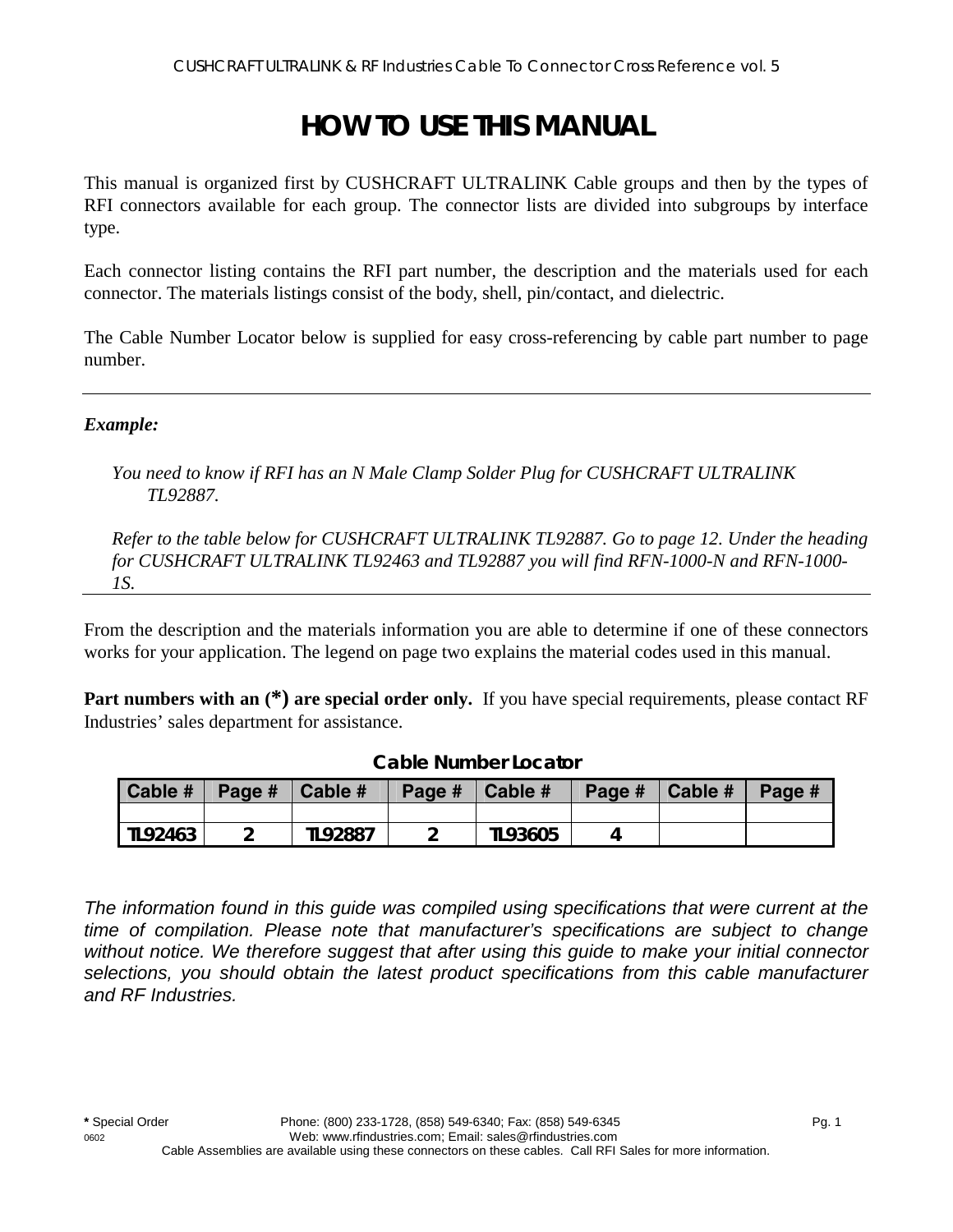## **CUSHCRAFT ULTRALINK & RF INDUSTRIES CABLE TO CONNECTOR CROSS REFERENCE**

|                             | Legend                      |                    |                                    |  |  |  |  |
|-----------------------------|-----------------------------|--------------------|------------------------------------|--|--|--|--|
| <b>BODY PLATING</b>         | <b>SHELL PLATING</b>        | <b>PIN/CONTACT</b> | <b>DIELECTRIC</b>                  |  |  |  |  |
| C - Chrome                  | C - Black Chrome            | $G -$ Gold         | <b>B</b> - Bakelite, Dap, Phenolic |  |  |  |  |
| $G - Gold$                  | $G - Gold$                  | $N -$ Nickel       | <b>D</b> - Delrin, Polypropylene   |  |  |  |  |
| $N - Nickel$                | N - Nickel                  | $S - Silver$       | T-PTFE                             |  |  |  |  |
| $S - Silver$                | S - Silver                  |                    |                                    |  |  |  |  |
| <b>SS - Stainless Steel</b> | <b>SS - Stainless Steel</b> |                    |                                    |  |  |  |  |

### **Cushcraft Ultralink TL92463, TL92887**

| <b>PART NUMBER</b>  | <b>DESCRIPTION</b>                                                                | <b>BODY</b>    | <b>SHELL</b>   | P/C            | <b>DIE</b>              |
|---------------------|-----------------------------------------------------------------------------------|----------------|----------------|----------------|-------------------------|
|                     | <b>BNC</b>                                                                        |                |                |                |                         |
| RFB-1100-2          | BNC Male Clamp Solder Plug (Captive Pin); UG-88D/U                                | N              | N              | G              | D                       |
| <b>RFB-1100-2ST</b> | BNC Clamp Solder Plug(Captive Pin); UG-88/U, C/U, D/U, E/U                        | S              | S              | G              | T                       |
| <b>RFB-1102-T</b>   | <b>BNC Male Solderless Plug</b>                                                   | $\mathsf{N}$   | N              | $\mathbf S$    | $\mathsf T$             |
| <b>RFB-1104</b>     | <b>BNC Male Twist-on Plug</b>                                                     | N              | N              | S              | D                       |
| RFB-1106-2          | BNC Male Crimp Plug; UG-1785/U                                                    | N              | N              | G              | D                       |
| <b>RFB-1106-2ST</b> | BNC Male Crimp Plug; UG-1785/U                                                    | S              | S              | G              | $\mathsf{T}$            |
| <b>RFB-1106-2T</b>  | BNC Male Crimp Plug; UG-1785/U                                                    | N              | N              | G              | $\mathsf T$             |
| RFB-1106-9          | BNC Male Q/D Univ. Crimp Plug; for BNC, TNC, & N Female                           | N              | N              | G              | D                       |
| RFB-1106-C-03       | BNC Male Crimp with BeCu Contact                                                  | N              | $\mathsf{N}$   | G              | D                       |
| RFB-1110-C-04       | <b>BNC Male Right Angle Clamp Plug</b>                                            | $\mathbf S$    | $\mathbf S$    | G              | $\top$                  |
| <b>RFB-1110-S</b>   | BNC Male Right Angle Solder Plug; UG-913/U, A/U                                   | S              | S              | $\mathbf S$    | $\mathsf{T}$            |
| <b>RFB-1110-1</b>   | BNC Male Right Angle Crimp Plug                                                   | N              | N              | G              | $\mathsf T$             |
| RFB-1110-C-04       | <b>BNC Male Right Angle Clamp Plug</b>                                            | S              | S              | G              | $\overline{1}$          |
| <b>RFB-1117</b>     | <b>BNC Female Crimp Bulkhead Jack</b>                                             | N              | ---            | G              | D                       |
| <b>RFB-1121</b>     | <b>BNC Female Twist-on Jack</b>                                                   | N              | ---            | S              | D                       |
| RFB-1123-1          | <b>BNC Female Crimp Jack</b>                                                      | N              | $\overline{a}$ | G              | $\mathsf T$             |
| <b>RFB-1160</b>     | BNC Wall Plate Flush Mount Crimp Jack                                             | $\mathsf{N}$   | ---            | G              | D                       |
| <b>RFB-1161</b>     | BNC Wall Plate Flush Mount Twist on Jack                                          | N              | ---            | G              | D                       |
|                     | <b>7/16 Din</b>                                                                   |                |                |                |                         |
| RFD-1600-2-C        | 7/16 Din Male Clamp Plug Combo Straight or Right Angle                            | $\mathbf S$    | S              | $\mathbb S$    | $\top$                  |
| RFD-1605-2-C        | 7/16 Din Male Crimp Plug Combo Straight or Right Angle                            | $\overline{s}$ | S              | $\overline{s}$ | $\overline{\mathsf{T}}$ |
| RFD-1625-2-C        | 7/16 Din Female Clamp Jack Combo Straight or Right Angle                          | S              | $---$          | $\overline{s}$ | $\mathsf T$             |
| RFD-1630-2-C        | 7/16 Din Female Crimp Jack Combo Straight or Right Angle                          | $\mathbf S$    | ---            | $\mathbf S$    | $\overline{\mathsf{T}}$ |
| RFD-1641-2-C*       | 7/16 Din Female 4-Hole Flange Clamp Panel Mount, Combo<br>Straight or Right Angle | S              | $---$          | S              | $\overline{\mathsf{T}}$ |
| RFD-1642-2-C*       | 7/16 Din Female 4-Hole Flange Crimp Panel Mount, Combo<br>Straight or Right Angle | $\mathbf S$    | ---            | S              | $\mathsf{T}$            |
|                     | <b>FME</b>                                                                        |                |                |                |                         |
| <b>RFE-6000-C</b>   | FME Male Crimp                                                                    | N              | $---$          | G              | $\top$                  |
| RFE-6000-6C*        | FME Male Crimp, Black                                                             | $\mathsf{C}$   | ---            | G              | $\mathsf{T}$            |
| <b>RFE-6050-C</b>   | <b>FME Female Crimp</b>                                                           | $\mathsf{N}$   | ---            | G              | $\mathsf T$             |
| RFE-6050-6C*        | FME Female Crimp, Black                                                           | $\overline{C}$ | ---            | G              | $\overline{\mathsf{T}}$ |
|                     | N                                                                                 |                |                |                |                         |
| <b>RFN-1000-N</b>   | N Male Solder Clamp Plug; UG-536 B/U                                              | $\mathsf{N}$   | N              | G              | T                       |

**\*** Special Order Phone: (800) 233-1728, (858) 549-6340; Fax: (858) 549-6345 Pg. 2

0602 Web: www.rfindustries.com; Email: sales@rfindustries.com

Cable Assemblies are available using these connectors on these cables. Call RFI Sales for more information.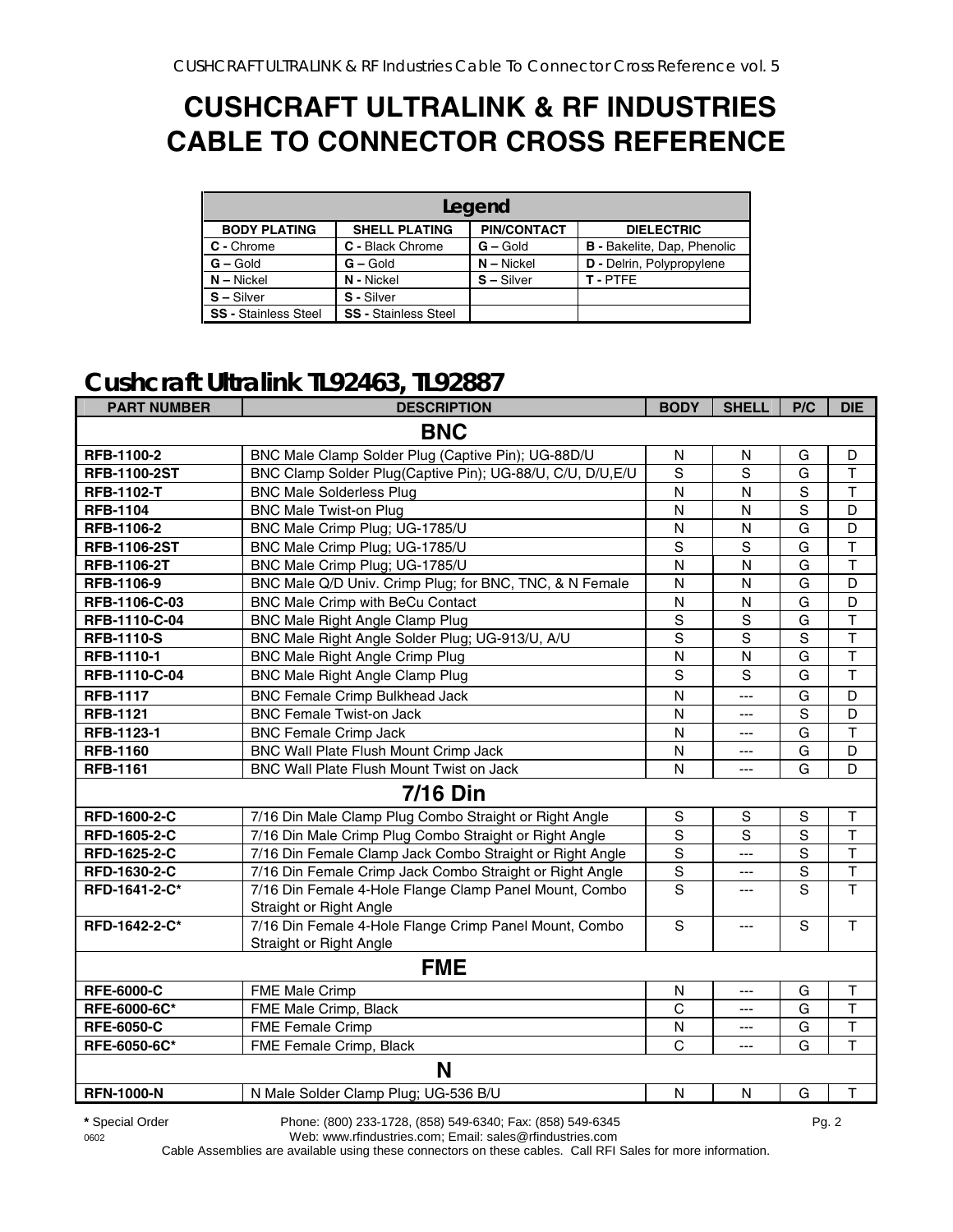| <b>RFN-1000-1S</b> | : UG-536 A/U<br>N Male Solder Clamp Plug; \ |  |  |
|--------------------|---------------------------------------------|--|--|
| <b>RFN-1001-S</b>  | <b>Solder Plug</b><br>Male<br>N             |  |  |

| <b>PART NUMBER</b> | <b>DESCRIPTION</b>                                                  | <b>BODY</b>  | <b>SHELL</b>             | P/C            | <b>DIE</b>              |  |
|--------------------|---------------------------------------------------------------------|--------------|--------------------------|----------------|-------------------------|--|
| <b>RFN-1005-2N</b> | N Male Crimp Plug                                                   | N            | N                        | G              | Τ                       |  |
| <b>RFN-1005-3C</b> | N Male Crimp Plug                                                   | S            | $\mathsf S$              | G              | $\overline{\mathsf{T}}$ |  |
| <b>RFN-1005-5</b>  | N Male Crimp Plug (Quick Disconnect)                                | S            | S                        | G              | T                       |  |
| <b>RFN-1009-C</b>  | N Male Right Angle Crimp Plug                                       | S            | S                        | G              | $\top$                  |  |
| RFN-1009-C-03      | N Male Right Angle Crimp Plug, Square Body                          | S            | S                        | G              | $\overline{\mathsf{T}}$ |  |
| RFN-1021-6         | N Female Chassis, 4-Hole Flange, Solder Clamp                       | S            | $---$                    | G              | $\mathsf T$             |  |
| RFN-1022-8-C       | N Female Crimp Blkhd, Rear Mount w/ O-Ring, for RG-58/U             | N            | ---                      | G              | $\top$                  |  |
| RFN-1025-1         | N Female Cable Clamp Jack; UG-536B/U                                | S            | ---                      | G              | T                       |  |
| <b>RFN-1027</b>    | N Female Crimp Cable Jack                                           | S            | ---                      | G              | T                       |  |
|                    | <b>Modified Shell SMA</b>                                           |              |                          |                |                         |  |
| <b>RFS-2006</b>    | SMA Male Right Angle Crimp with Modified Shell                      | N            | ---                      | G              | $\mathsf T$             |  |
| <b>TNC</b>         |                                                                     |              |                          |                |                         |  |
| <b>RFT-1200</b>    | TNC Male Clamp Solder Plug; MS39012/26-0101                         | N            | N                        | S              | т                       |  |
| RFT-1202-2         | TNC Male Crimp Plug (Captive Pin); MS39012/26-0011                  | $\mathsf{N}$ | $\mathsf{N}$             | G              | D                       |  |
| <b>RFT-1202-2B</b> | TNC Male Crimp Plug (Black Body); MS39012/26-001                    | $\mathsf{C}$ | $\mathsf{C}$             | G              | D                       |  |
| <b>RFT-1202-2T</b> | TNC Male Crimp Plug (Captive Pin); MS39012/26-0011                  | N            | N                        | G              | $\top$                  |  |
| RFT-1202-5         | TNC Male Crimp Plug; (Quick Disconnect)                             | N            | $\mathsf{N}$             | G              | D                       |  |
| <b>RFT-1204</b>    | <b>TNC Male Solderless Plug</b>                                     | N            | N                        | $\mathbf S$    | D                       |  |
| <b>RFT-1206</b>    | TNC Male Twist on Plug; AMP 2221983-7                               | N            | N                        | S              | D                       |  |
| <b>RFT-1212</b>    | TNC Female Crimp Bulkhead Jack; MS39012/23329/4-14                  | N            | ---                      | G              | D                       |  |
| <b>RFT-1214</b>    | TNC Female Twist on Cable Jack                                      | N            | ---                      | $\mathbf S$    | D                       |  |
| RFT-1216-1         | TNC Female Crimp Cable Jack; MS39012/27-0504                        | N            | ---                      | G              | D                       |  |
| <b>RFT-1218</b>    | TNC Male R/A Crimp Plug; MS39012/30-0504                            | $\mathsf{N}$ | N                        | G              | T                       |  |
|                    | <b>UHF</b>                                                          |              |                          |                |                         |  |
| <b>RFU-500</b>     | UHF Solder Plug; PL-259; Use with RFU-530 Reducer                   | $\mathsf S$  | N                        | $\mathbf S$    | Dap                     |  |
| <b>RFU-501</b>     | UHF Solder Plug; PL-259; Use with RFU-530-S Reducer                 | S            | S                        | S              | т                       |  |
| <b>RFU-504</b>     | UHF Male Push on Ferrule (No Installation Tools); PL-259            | N            | N                        | ${\mathsf S}$  | Dap                     |  |
| <b>RFU-505</b>     | <b>UHF Male Crimp Plug</b>                                          | $\mathsf{N}$ | $\mathsf{N}$             | $\mathbf S$    | Dap                     |  |
| <b>RFU-505-ST</b>  | <b>UHF Male Crimp Plug</b>                                          | S            | S                        | S              | T                       |  |
| <b>RFU-505-5</b>   | UHF Male Crimp Plug (Short Crimp)                                   | $\mathsf{N}$ | $\mathsf{N}$             | N              | D                       |  |
| <b>RFU-520</b>     | UHF Female Cable Clamp Jack                                         | N            | ---                      | $\mathbf S$    | $\top$                  |  |
| <b>RFU-527</b>     | <b>UHF Female Crimp</b>                                             | N            | N                        | $\overline{s}$ | D                       |  |
| <b>RFU-527-T</b>   | <b>UHF Female Crimp Jack</b>                                        | N            | $\overline{a}$           | S              | $\top$                  |  |
| <b>RFU-530</b>     | Adapter/Reducer; Use with RFU-500                                   | N            | ---                      | ---            | ---                     |  |
| <b>RFU-530-S</b>   | Adapter/Reducer; Use with RFU-501                                   | S            | ---                      | ---            | ---                     |  |
| <b>RFU-530-Z*</b>  | Adapter/Reducer; Use with RFU-500 & 501                             | N            | ---                      | ---            | ---                     |  |
|                    | <b>Mini-UHF</b>                                                     |              |                          |                |                         |  |
| <b>RFU-600</b>     | Mini-UHF Push-on Ferrule Plug (No Installation Tools                | N            | $\mathsf{N}$             | S              | T                       |  |
|                    | Needed)                                                             |              |                          |                |                         |  |
| <b>RFU-600-1</b>   | Mini-UHF Male Crimp Plug; (AMP Drawn Metal Type)                    | ${\sf N}$    | N                        | $\mathsf S$    | D                       |  |
| <b>RFU-600-2</b>   | Mini-UHF Male Crimp Plug, Short, Black Chrome; Onaglass<br>Antennas | $\mathsf{C}$ | $\mathsf{C}$             | G              | D                       |  |
| <b>RFU-600-5</b>   | Mini-UHF Male Crimp Plug (Quick Disconnect)                         | N            | ${\sf N}$                | G              | D                       |  |
| <b>RFU-600-6</b>   | Mini-UHF Male Crimp Plug; AMP 2266-001, Amphenol 81-<br>115         | $\mathsf{N}$ | N                        | S              | D                       |  |
| <b>RFU-600-10C</b> | Mini-UHF Male R/A Crimp Plug                                        | N            | N.                       | G              | Τ                       |  |
| <b>RFU-601-1</b>   | Mini-UHF Female Crimp Jack                                          | N            | ---                      | G              | D                       |  |
| <b>RFU-617-C</b>   | Mini-UHF Female Crimp Rear Mount Bulkhead Jack                      | N            | $\hspace{0.05cm} \ldots$ | G              | D                       |  |

0602 Web: www.rfindustries.com; Email: sales@rfindustries.com Cable Assemblies are available using these connectors on these cables. Call RFI Sales for more information.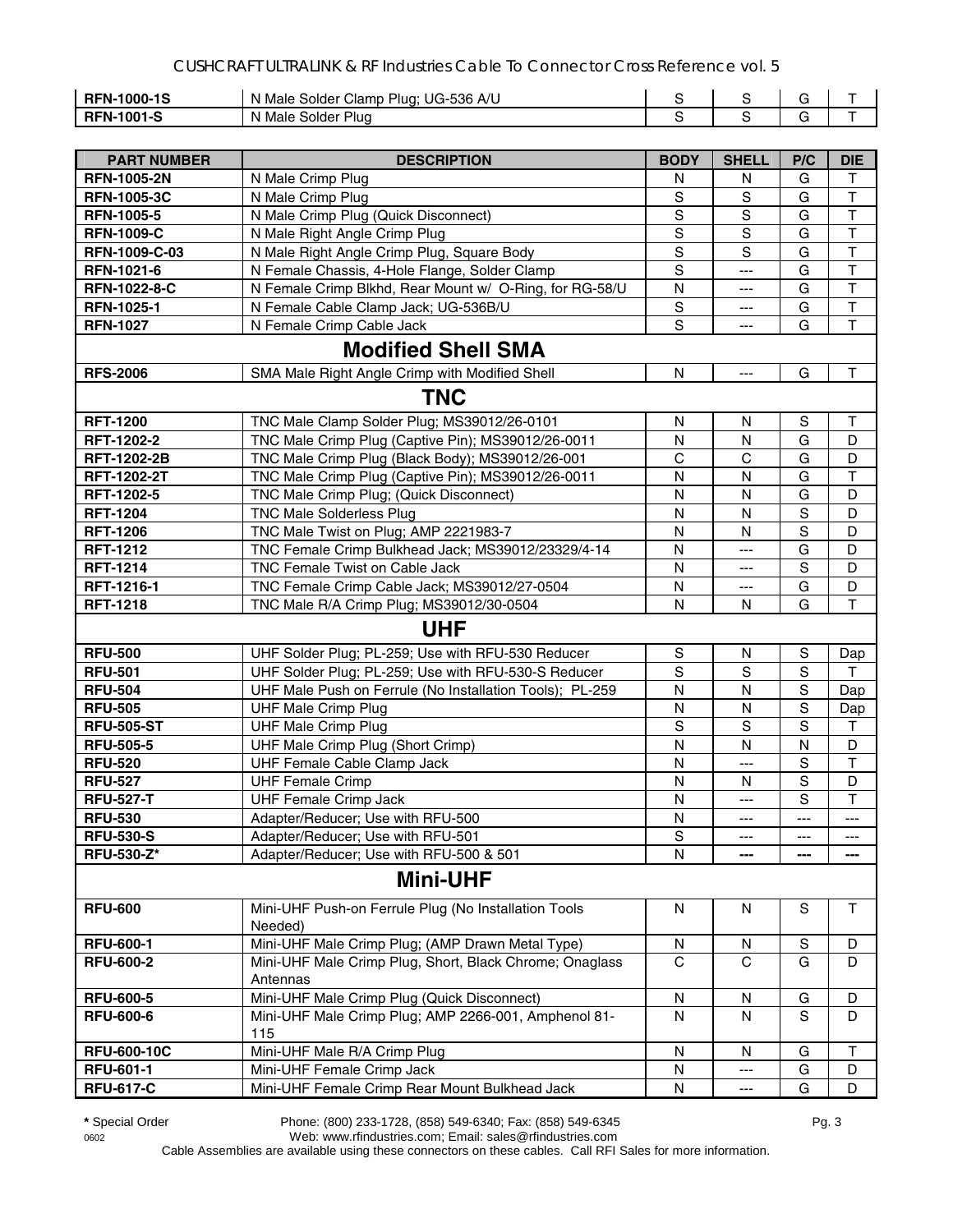| <b>Reverse Polarity</b> |                                                         |   |       |   |  |
|-------------------------|---------------------------------------------------------|---|-------|---|--|
| <b>RP-1005-C</b>        | N Reverse Polarity Male Crimp Plug (Female Contact)     | N | N     | G |  |
| <b>RP-1106-C</b>        | BNC Reverse Polarity Male Crimp Plug (Female Contact)   | N | N     | G |  |
| <b>RP-1117-C</b>        | BNC Reverse Polarity Crimp Bulkhead Jack (Male Contact) | N | $---$ | G |  |
| <b>RP-1202-C</b>        | TNC Reverse Polarity Male Crimp Plug (Female Contact)   | N | N     | G |  |

| <b>PART NUMBER</b> | <b>DESCRIPTION</b>                                      | <b>BODY</b> | <b>SHELL</b> | P/C | <b>DIE</b>              |  |  |
|--------------------|---------------------------------------------------------|-------------|--------------|-----|-------------------------|--|--|
| <b>RP-1212-C</b>   | TNC Reverse Polarity Crimp Bulkhead Jack (Male Contact) | N           |              | G   | T                       |  |  |
| <b>RP-3000-C</b>   | SMA Reverse Polarity Male Crimp Plug (Female Contact)   | N           | N            | G   | T                       |  |  |
| RP-3000-1C         | SMA Reverse Polarity Male Crimp Plug (Female Contact)   | G           | G            | G   | $\overline{\mathsf{T}}$ |  |  |
| RP-3010-1C         | SMA Reverse Polarity R/A Crimp Plug (Female Contact)    | G           | G            | G   | T                       |  |  |
| RP-3050-1C         | SMA Reverse Polarity Crimp Jack (Male Contact)          | N           | $---$        | G   | $\overline{T}$          |  |  |
| RP-3252-1C         | SMA Reverse Polarity Crimp Bulkhead Jack (Male Contact) | G           | $---$        | G   | $\mathsf{T}$            |  |  |
| <b>SMA</b>         |                                                         |             |              |     |                         |  |  |
| <b>RSA-3000-C</b>  | SMA Male Crimp Plug                                     | N           | N            | G   | $\mathsf T$             |  |  |
| <b>RSA-3000-1C</b> | SMA Male Crimp Plug, Three Piece                        | N           | G            | G   | $\overline{\mathsf{T}}$ |  |  |
| <b>RSA-3010-C</b>  | SMA Male R/A Crimp Plug                                 | N           | N            | G   | $\mathsf{T}$            |  |  |
| <b>RSA-3050-C</b>  | <b>SMA Female Crimp</b>                                 | N           | ---          | G   | T                       |  |  |
| RSA-3060-C*        | SMA Female Right Angle Crimp Jack                       | N           | ---          | G   | $\top$                  |  |  |
| <b>RSA-3100-C</b>  | SMA Male Clamp Solder Plug                              | N           | N            | G   | T                       |  |  |
| <b>RSA-3110-C</b>  | SMA Male Right Angle Clamp Plug                         | N           | N            | G   | $\mathsf{T}$            |  |  |
| <b>RSA-3220-C*</b> | SMA Male Crimp Bulkhead, 2-Hole Flange                  | N           | N            | G   | $\mathsf{T}$            |  |  |
| <b>RSA-3230-C*</b> | SMA Male Crimp Bulkhead, 4-Hole Flange                  | N           | N            | G   | $\mathsf{T}$            |  |  |
| RSA-3252-1C*       | <b>SMA Female Crimp Bulkhead</b>                        | G           | ---          | G   | T                       |  |  |
| <b>RSA-3252-C</b>  | <b>SMA Female Crimp Bulkhead</b>                        | N           | ---          | G   | $\mathsf{T}$            |  |  |
| <b>RSA-3260-C</b>  | SMA Female Crimp Bulkhead, 2-Hole Flange                | N           | $---$        | G   | $\mathsf{T}$            |  |  |
| <b>RSA-3270-C</b>  | SMA Female Crimp Bulkhead, 4-Hole Flange                | N           | ---          | G   | $\mathsf{T}$            |  |  |
|                    | <b>Reverse Thread</b>                                   |             |              |     |                         |  |  |
| <b>RT-1005-C</b>   | N Reverse Thread Male Crimp Plug                        | N           | $\mathsf{N}$ | G   | T                       |  |  |
| RT-1009-C-03       | N Reverse Thread Right Angle Male Crimp Plug            | N           | N            | G   | $\mathsf{T}$            |  |  |
| <b>RT-1200-C</b>   | TNC Reverse Thread Male Clamp Plug                      | N           | N            | S   | T                       |  |  |
| RT-1202-C          | TNC Reverse Thread Male Crimp Plug                      | N           | N            | G   | D                       |  |  |
| RT-3000-1C         | SMA Reverse Thread Male Crimp Plug                      | N           | N            | G   | T                       |  |  |

## **Cushcraft Ultralink TL93605**

| <b>PART NUMBER</b>  | <b>DESCRIPTION</b>                                                               | <b>BODY</b> | <b>SHELL</b> | P/C | <b>DIE</b> |  |
|---------------------|----------------------------------------------------------------------------------|-------------|--------------|-----|------------|--|
|                     | <b>BNC</b>                                                                       |             |              |     |            |  |
| <b>RFB-1101-1SI</b> | <b>BNC Male Clamp Plug</b>                                                       | S           | S            | G   |            |  |
| <b>7/16 Din</b>     |                                                                                  |             |              |     |            |  |
| <b>RFD-1600-2-E</b> | 7/16 Din Male Clamp Plug Combo Straight or Right Angle                           | S           | S            | S   |            |  |
| <b>RFD-1604-21</b>  | 7/16 Din Male Crimp Plug Combo Straight or Right Angle                           | S           | S            | S   |            |  |
| <b>RFD-1605-2-E</b> | 7/16 Din Male Crimp Plug Combo Straight or Right Angle                           | S           | S            | S   | т          |  |
| RFD-1625-2-E        | 7/16 Din Female Clamp Jack Combo Straight or Right Angle                         | S           | ---          | S   | T          |  |
| RFD-1630-2-E        | 7/16 Din Female Clamp Jack Combo Straight or Right Angle                         | S           | ---          | S   | T          |  |
| RFD-1641-2-E*       | 7/16 Din Female 4 Hole Flange Clamp Jack Combo Straight or<br><b>Right Angle</b> | S           |              | S   | T          |  |
| RFD-1642-2-E*       | 7/16 Din Female 4 Hole Flange Crimp Jack Combo Straight or<br><b>Right Angle</b> | S           |              | S   |            |  |
| N                   |                                                                                  |             |              |     |            |  |
| <b>RFN-1001-S</b>   | N Male Solder Plug                                                               | S           | S            | G   |            |  |

**\*** Special Order Phone: (800) 233-1728, (858) 549-6340; Fax: (858) 549-6345 Pg. 4

0602 Web: www.rfindustries.com; Email: sales@rfindustries.com

Cable Assemblies are available using these connectors on these cables. Call RFI Sales for more information.